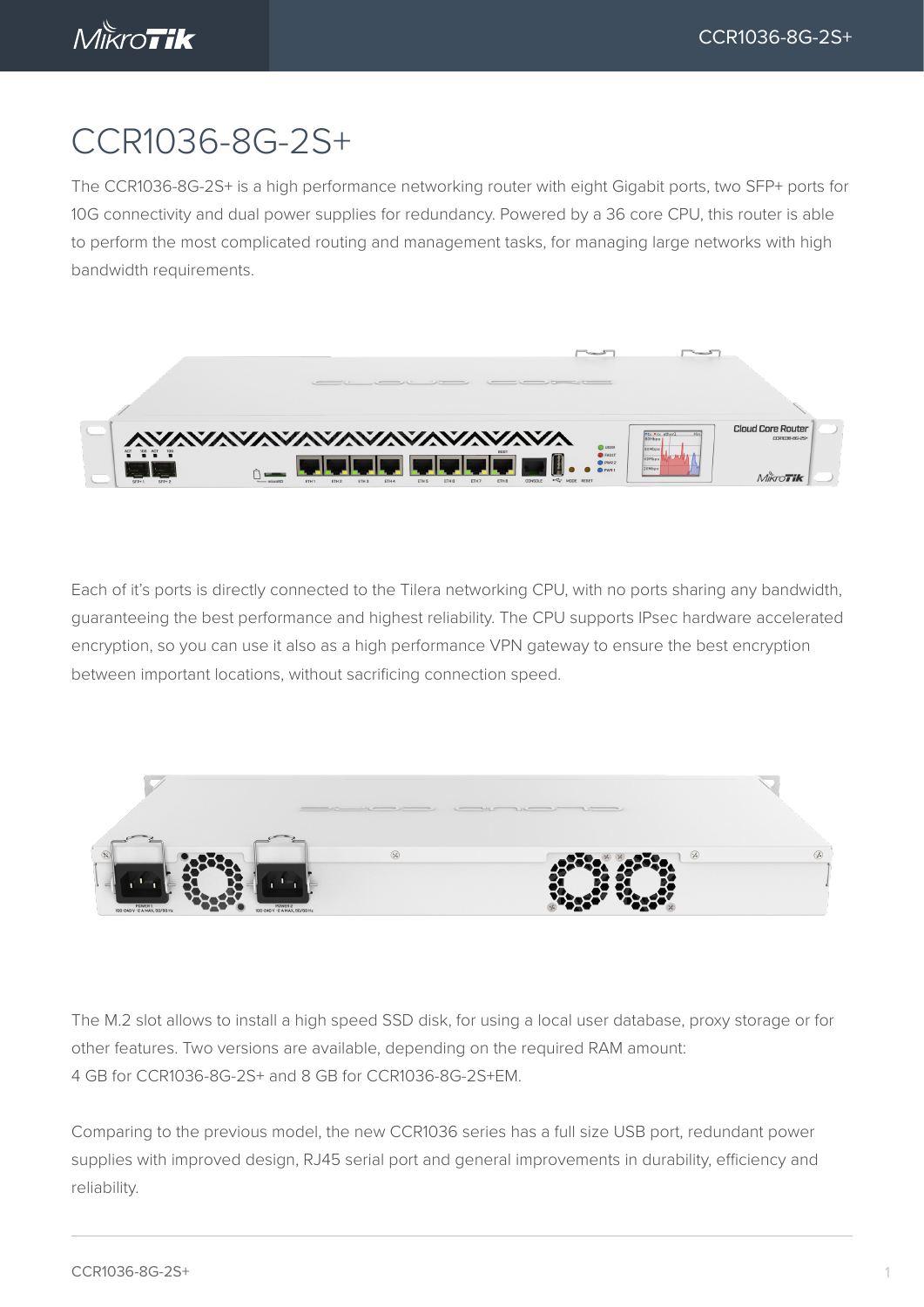

## **Specifications**

| Product code          | CCR1036-8G-2S+                         | CCR1036-8G-2S+EM |  |  |
|-----------------------|----------------------------------------|------------------|--|--|
| <b>CPU</b>            | 36 cores TLR4-03680 1.2 GHz            |                  |  |  |
| <b>RAM</b>            | 4 GB                                   | 8 GB             |  |  |
| Storage               | NAND 1 GB                              |                  |  |  |
| <b>Dimensions</b>     | $355 \times 145 \times 55$ mm          |                  |  |  |
| Operating temperature | $-20^{\circ}$ C $+60^{\circ}$ C tested |                  |  |  |
| Operating system      | RouterOS                               |                  |  |  |
| License level         | 6                                      |                  |  |  |

## **Interfaces**

| 10/100/1000 Ethernet ports | 8            |
|----------------------------|--------------|
| 1G/10G SFP+ ports          | 2            |
| M.2 slots                  | 1 PCIe x4    |
| Memory card slots          | 1 microSD    |
| USB ports                  | 1 USB type A |
| Serial ports               | 1 RJ45       |

## **Powering**

| Supported input voltage | 100 V - 240 V |
|-------------------------|---------------|
| Number of AC inputs     |               |
| Max power consumption   | 73 W          |

## **Other**

| CPU temperature monitor   Yes |  |
|-------------------------------|--|
| PCB temperature monitor Yes   |  |